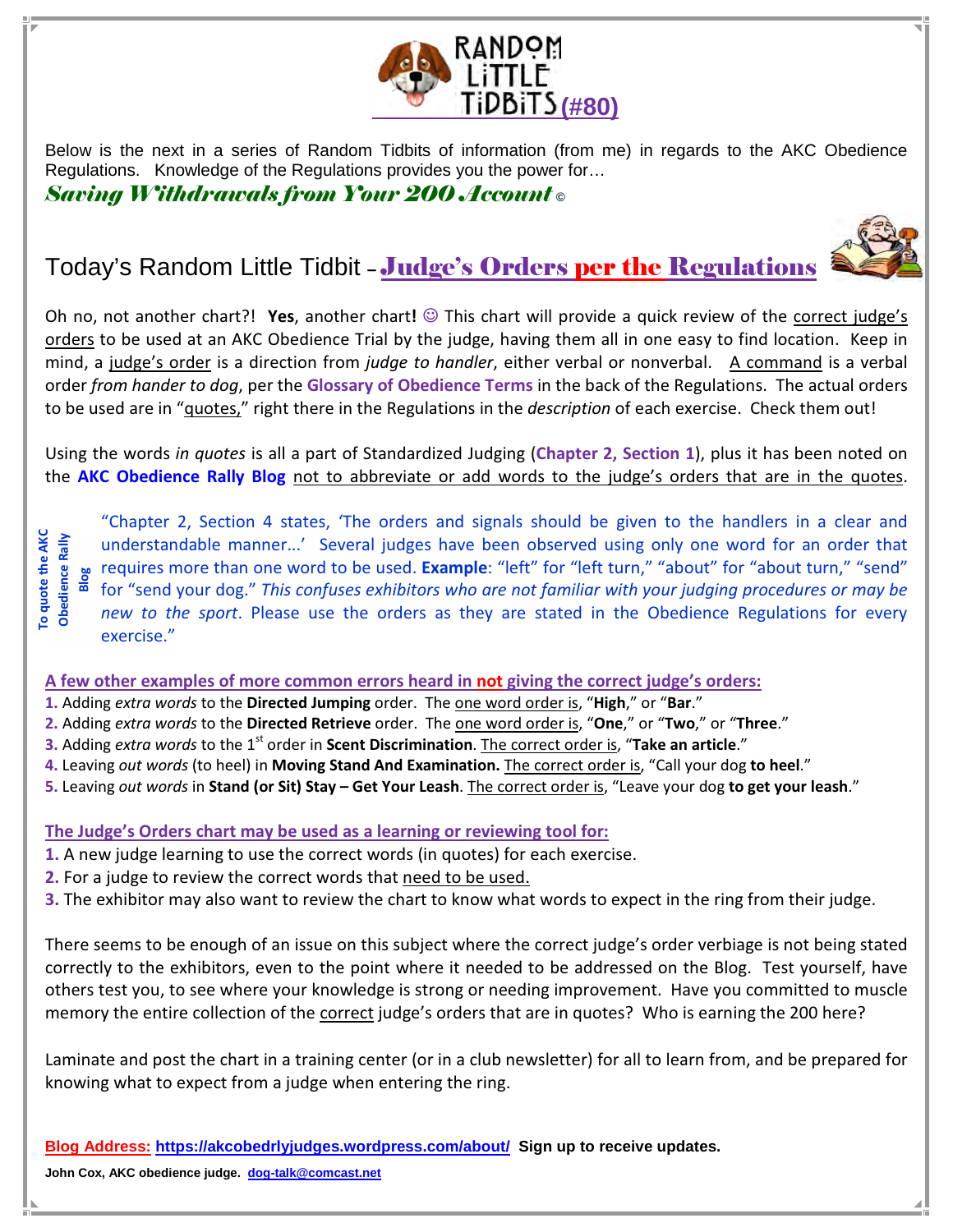

## Judge's Orders To Be Used As Stated in "Quotes" per the Regulations

Before starting each exercise, the judge will ask, "Are you ready?" At the end of each exercise the judge will say, "Exercise finished."

| <b>Classes</b>                                            | <b>Exercise</b>                          | Actual Judge's Order(s) In "Quotes" per the Regulations<br>(Do not add or subtract words)                                                                                                                                                                                    | <b>Chapter</b> | <b>Section</b> |
|-----------------------------------------------------------|------------------------------------------|------------------------------------------------------------------------------------------------------------------------------------------------------------------------------------------------------------------------------------------------------------------------------|----------------|----------------|
| <b>Novice</b>                                             | Heel on Leash &<br><b>Figure Eight</b>   | "Forward", "Halt", "Right turn", "Left turn",<br>"About turn", "Slow", "Normal" and "Fast".                                                                                                                                                                                  | 3              | 5              |
|                                                           | <b>Stand For</b><br><b>Examination</b>   | "Stand your dog and leave when you are ready," "Back to your dog."                                                                                                                                                                                                           | 3              | $\overline{7}$ |
|                                                           | <b>Heel Free</b>                         | Orders the same as in the Novice Heel on Leash & Figure Eight                                                                                                                                                                                                                | 3              | 9              |
|                                                           | <b>Recall</b>                            | "Leave your dog," "Call your dog," and "Finish."                                                                                                                                                                                                                             | 3              | 10             |
|                                                           | Sit Stay-<br><b>Get Your Leash</b>       | "Sit your dog," "Leave your dog to get your leash," and "Back to<br>your dog."<br>Judge to inform handlers to, "Clip your leash to the collar and<br>maintain control of your dog."                                                                                          | 3              | 12             |
|                                                           | <b>Group</b>                             | "Sit your dogs," "Down your dogs," "Leave your dogs," and "Back to<br>your dogs."<br>The judge will tell the exhibitors "Maintain control of your dogs." as<br>they are about to exit the ring.                                                                              | 3              | 14             |
| <b>Open</b><br>&<br><b>Preferred</b><br><b>Open</b>       | <b>Heel Free</b>                         | Orders the same as in the Novice Heel on Leash & Figure Eight                                                                                                                                                                                                                | 4              | 6              |
|                                                           | <b>Command</b><br><b>Discrimination</b>  | "Leave your dog" and "Back to your dog." The judge must use signals<br>for directing the handler to command and/or signal the dog to<br>change position except for the first position and that order is: "Stand<br>your dog" or "Down your dog."                             | 4              | $\overline{7}$ |
|                                                           | <b>Drop On Recall</b>                    | "Leave your dog," "Call your dog," then give a clear signal to drop the<br>dog, followed by "Call your dog" and "Finish."                                                                                                                                                    | $\overline{4}$ | 9 <sup>°</sup> |
|                                                           | <b>Retrieve on Flat</b>                  | "Throw it," "Send your dog," "Take it," and "Finish."                                                                                                                                                                                                                        | 4              | 11             |
|                                                           | <b>Retrieve Over</b><br><b>High Jump</b> | "Throw it," "Send your dog," "Take it," and "Finish."                                                                                                                                                                                                                        | 4              | 13             |
|                                                           | <b>Broad Jump</b>                        | "Leave your dog," "Send your dog," and "Finish."                                                                                                                                                                                                                             | $\overline{4}$ | 15             |
|                                                           | Stand Stay-<br><b>Get Your Leash</b>     | "Stand your dog," "Leave your dog to get your leash"<br>and "Back to your dog."<br>Judge to inform handlers to, "Attach your leash to the collar and<br>maintain control of your dog."                                                                                       | 4              | 17             |
| <b>Utility</b><br>&<br><b>Preferred</b><br><b>Utility</b> | <b>Signal Exercise</b>                   | Orders the same as in the Novice Heel Free, the judge will order the<br>handler to "Stand your dog." On further order to "Leave your dog."<br>The judge must use signals for directing the handler to signal the dog<br>to down, sit, come (in that sequence) and to finish. | 5              | 6              |
|                                                           | <b>Scent</b><br><b>Discrimination</b>    | "Take an article," "The taking of the article from the handler," "Send<br>your dog," "Take it," and "Finish."                                                                                                                                                                | 5              | 8              |
|                                                           | <b>Directed Retrieve</b>                 | "One," "Two," or "Three," "Take it," and "Finish."                                                                                                                                                                                                                           | 5              | <b>10</b>      |
|                                                           | <b>Moving Stand</b><br>and Examination   | "Forward," "Stand your dog," and "Call your dog to heel."                                                                                                                                                                                                                    | 5.             | 12             |
|                                                           | <b>Directed Jumping</b>                  | "Send your dog," "Bar," "High" and "Finish."                                                                                                                                                                                                                                 | 5              | 14             |